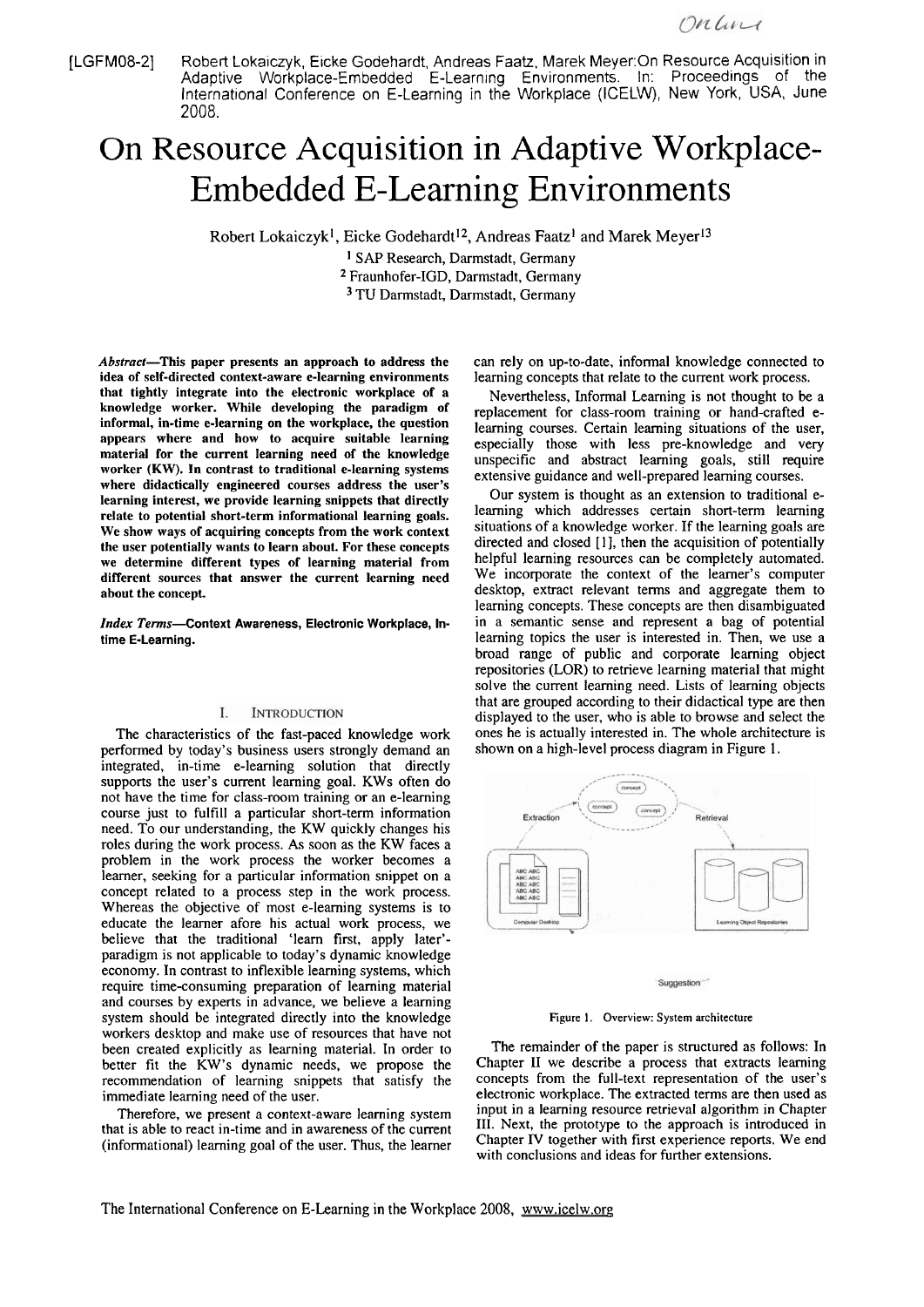In order to understand what the user's actual leaming domain is and what concepts s/he wants to learn about, we need to elicit a descnption of the learning situation from the computer desktop. We determine concepts of the current work by observing the user's desktop. Technically we extract all terms in opened documents of the computer desktop as well as terms from window titles and path names of files accessed. We determine a frequency-ranked list, filter typical stopwords and determine the most relevant terms by a difference analysis with regard to a reference corpus. These terms become concepts that describe the worker's current task and working domain when a word sense disambiguation is applied. This process is explained in detail within the next subsections.

### *A. Extraction*

For determining the user's learning goal, we observe the user's desktop context. Therefore we use a generalpurpose monitoring daemon, which is already introduced in [2] and [3]. This software is able to unobtrusively observe the behavior of the User, his interactions with the system and the resulting system state. In particular it is possible to extract the textual description of application window titles as well as document and window content of a significant number of applications.



**Figure 2. Desktop Context Monitor** 

The context information is gathered by software hooks and Windows API functions, which operate on system level. Figure 2 illustrates this process. The Windows operation system transiates many system events to messages. For example, an application is notified of a keystroke by receiving a system message. These messages can be intercepted by the context monitor by setting a hook in the message queue of the system via a Windows kerne1 function. This way, it forwards all messages to the target application after unobtrusively logging the message. For this paper and the corresponding prototype we focus on all textual features on the computer desktop. That includes window titles, names of files currently opened, document content as well as website content and URLs of pages currently visited.

The underlying assumption here is that by filtering and aggregating this context data, we can extract concepts from the textual representation of the desktop which are on the one hand related to the current work process and on the other hand potentially subjects of the user's learning goal.

# *B. Filtering*

The unprocessed textual representation of the computer desktop itself is not an appropriate input for an algorithm ' **The stop-word lists are extracted from the Wikipedia**  retrieving learning resources. Such a representation still reference corpus of the correspondent language. contains stop-words and unrelated terms not connected to **term frequency. inverse document frequency [4]** 

the current work situation. We apply typical methods from the natural language processing area to filter the textual description and determine the most relevant terms descnbing the current working situation. In a first step, we take the textual representation and build a frequencyordered word list. Terms with very high frequency often do not add significant meaning to the text like e.g. "the", "and", "a", or "of". They are called stop-words. We filter the top  $100$  stop-words<sup>1</sup> for each language our knowledge workers are handling with. The remaining list is then ranked according to the tdid $f^2$  measure. This measure ranks items with high frequency in the considered text fragment and low frequency across different documents of the reference corpus as semantically highly-relevant to the overall topic of the text. We select the 10 top-most terms by relevancy for further processing.

## *C. Disambiguation*

Still, the extracted terms from the desktop context are highly ambiguous. This bears the problem that many terms map to different semantic concepts the User possibly wants to learn about. If the user for example wants to learn about the term SAP, it is crucial to disambiguate between the meanings:

1. The world's largest enterprise for developing ebusiness software or

2. A historical socialist workers party in Germany.

But although the answer seems obvious to a human, who interprets the context of the term, developing algorithms to replicate this ability is actually a difficult task.

In the past several context-based methods for word sense disambiguation have been introduced in the related literature (see References [5], [6], and [7]). Most context definitions there are based on a formal characterization of the surrounding context of a word or a linguistic concept. Whereas context means either 'neighbors of the examined term', 'the whole sentence' or even 'a larger paragraph'. Most algorithms use the similarity of contexts as decisive indicator for a particular for word sense. In Equation 1 we refer to context as the Set of extracted terms after the filtering process.

In most related works, word sense disambiguation is considered as a classification problem, where a term t is classified as a concept c from the set of possible concepts  $(c_1, ..., c_n)$ . In accordance to related literature we define a classification function f:  $t \rightarrow c$  as

$$
f(t) = \operatorname{argmax}_{c_i} (\text{context}(t) \cap \text{context}(c_i)). \tag{1}
$$

As possible concepts  $c_i$  we use the listed concepts from the Wikipedia disambiguation page for term t. Then we calculate the term intersection sets of the Wikipedia page for c<sub>i</sub> and the extracted and filtered terms of the desktop context. We decide for the Wikipedia concept with the largest intersection set.

The International Conference on E-Learning in the Workplace 2008, www.icelw.org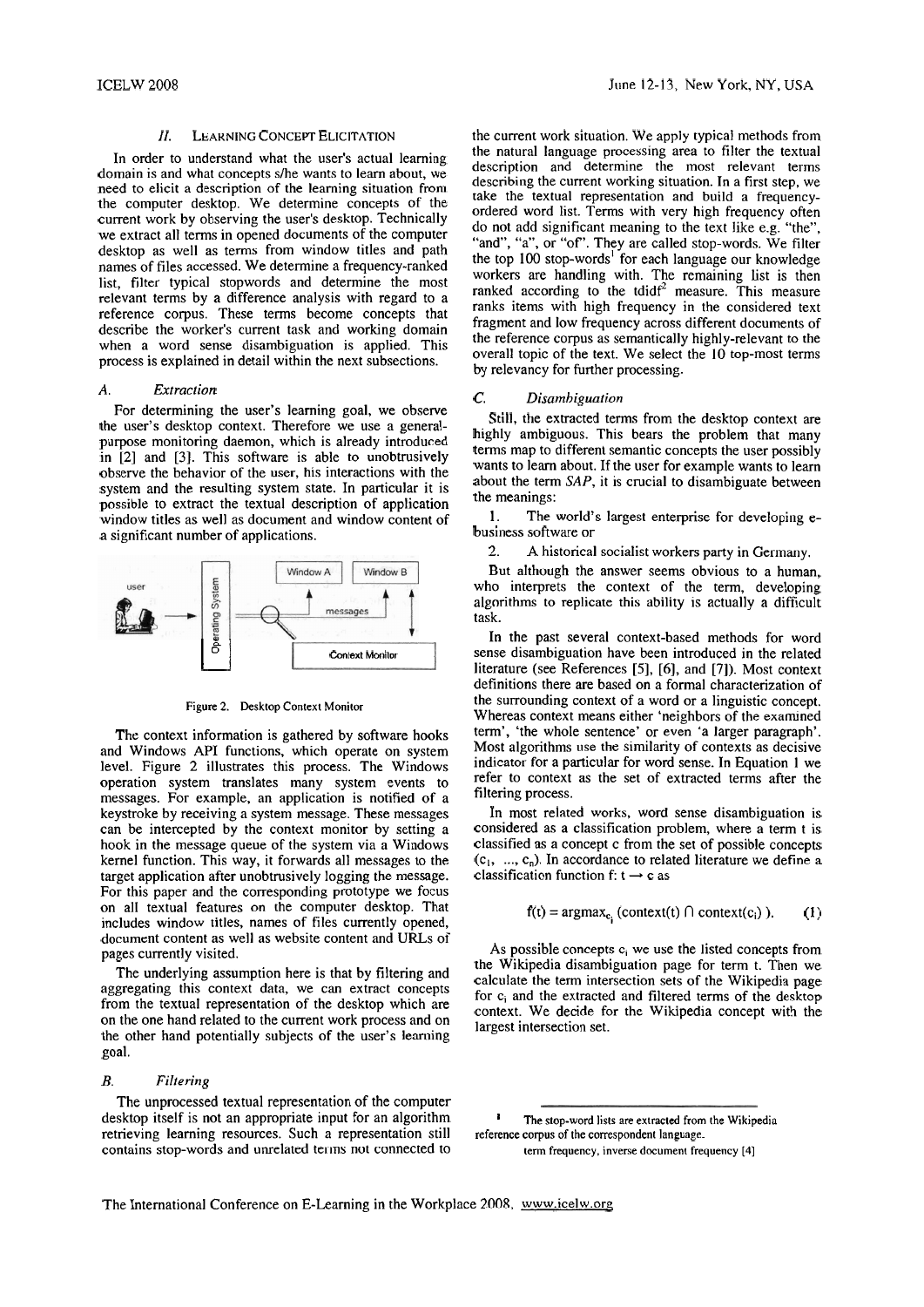# **III.** LEARNING RESOURCE ACOUISITION

Now that we not only have textual description of potential learning topics we are in need of learning resource repositories in order to select and display resources of high relevance with regard to the elicited concepts.

Since the envisioned general purpose learning systems should dynamically adapt to the learning domain we do not Want to define relevant resources for each concept manually. This would restrict the usage to the manually engineered concepts and domains. Preferably we would display learning snippets dynamically and the user itself is able to select and use thern for self-directed learning.

We differentiate the following types of learning resources which we Want to retrieve automatically:

I) *Definition* - general description of a concept in order to distinguish between different concepts

**II)** *Example* - act of specialization from a general class as clarification for the user

III) *Essay* - a detailed textual description with focus on the concept

*W) Question and Answer* - description of a problem and a solution addressing the problem

*V) lnstruction* / *User Manual* - directive procedure of actions with regard to performing certain activities with a concept

We would like to display actual instances of learning resources for each type in order to let the learner decide by herself which learning material type helshe prefers and so optimize the learning accomplishment. The following paragraphs describe which repositories can be used to retrieve learning materials for each type of learning goal.

For acquiring definitions of concepts you can easily use the world's largest online lexicon, Wikipedia, which provides short definitions for concepts within the article's abstract section. This learning material type is mostly recommended for advanced users since *learning by de5nifion* often requires earlier knowledge. The Wikipedia data is available for download in a large number of languages and therefore can be integrated into a workplace-embedded prototype without any workplace-embedded prototype without any complications.

Many learners benefit from *learning by example* since this requires less intellectual ability of abstraction. In order to display examples, which could be lists or pictures of the relevant learning concept, we need annotated leaming material. Here, we make use of the semantic annotations of the  $DBpedia<sup>3</sup>$  project. DBpedia is a collection of semantic relations between objects which are extracted from the Wikipedia metadata. In this paper we make use of the SKOS [8] relation "broader" to retrieve corresponding examples for a concept. Additionally we use links to images included in the foaf:depiction attribute as examples for the determined learning concepts.

Learning material for the resource type *Essay* is determined by using the set of learning concepts as input to a corporate inforrnation retrieval system. It delivers documents like presentations, white papers or articles relevant to the given search query. The expectation to find direct answers to a particular learning goal is weakest here, since these resources are most likely not created for a particular learning purpose. But incorporating internal document repositories covers learning topics which might not be available in the public web due to legal or vantage reasons. This yields access to very particular domainspecific knowledge that is not included in open content repositories<sup>4567</sup>.

In the recent past a number of community-based *Q&A*  services have been started. Websites like WikiAnswers or yeeda.com allow users to ask questions which can be replied by other users. Thus, many possible questions from a broad range of topics already have a reference answer that can be used to offer it to the user as a solution to his learning goal. Similar repositories can be derived from internal or external bulletin boards and user support forums. Also for the learning material type *lnstruction* we can rely on public resource repositories. WikiHow.com offers how-to rnanuals under the Creative Commons license that can be used as a step by step instruction to particular learning goal.

# IV. **IMPLEMENTATION**

The descnbed approach is implemented in a workplaceintegrated prototype. A screenshot of the user-visible part is shown in Figure **3.** The browser window is continuously updated according to the acquired leming concept collected from the user desktop.

We already plan a number of extensions to improve the quality of the system. The uncertain precision and relevance of retrieved leaming resources can be further improved by implicit relevance feedback collected from the user interaction. Technically, the appropriateness of a recommended resource can be evaluated by its click-rate and its averaged display time. Thus our desktop sensor environment also provides an infrastructure for evaluations

In Reference [9], Meyer et al. Sketch a promising machine learning approach for determining the didactic function of a previously untagged learning resource. This way, content repositories can be used whose documents are not initially thought to be a learning resource. This could further extend our approach of using learning material with previously known didactical function.

- http://ariadne.cs.kuleuven.be
- http://www.osotis.com

http://www.dbpedia.com

http://www.lecturefox.com

http://www.slidestar.net